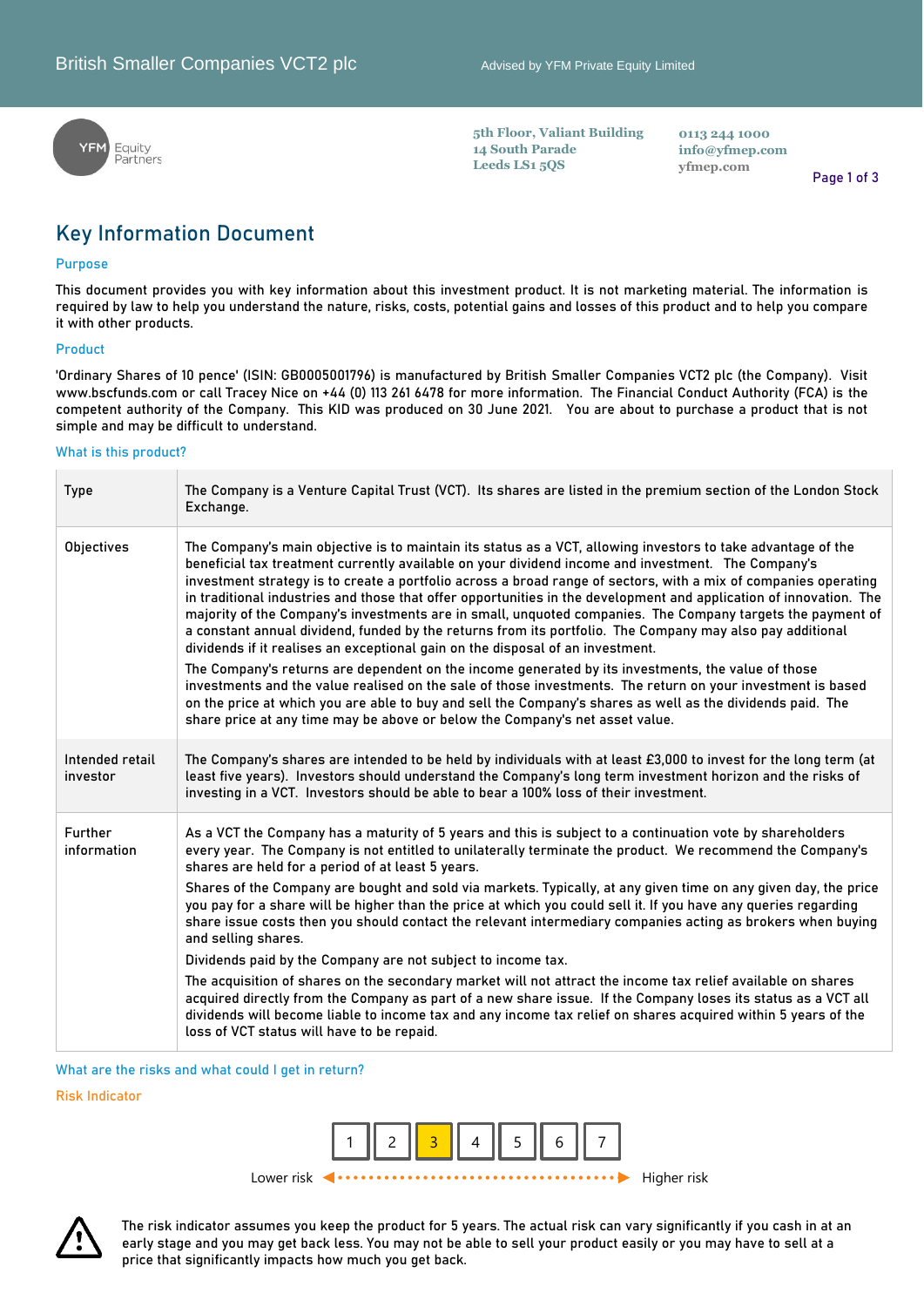## **British Smaller Companies VCT2 plc** *Page 2 of 3*

#### **The summary risk indicator is a guide to the level of risk of this product compared to other products. It shows how likely it is that the product will lose money because of movements in the markets or because we are not able to pay you. We have classified this product as 3 out of 7, which is a medium-low risk class. This rates the potential losses from future performance at a medium-low level. Poor market conditions are unlikely to impact your ability to sell your investment, although you may have to sell at a reduced price and the Company's share buyback facility may be withdrawn. This product does not include any protection from future market performance so you could lose some or all of your investment. Please see the Risks section of the Company's website at www.bscfunds.com for a more comprehensive range of risk factors.**

#### **Performance Scenarios**

**This table shows the money you could get back over the next 5 years, under different scenarios, assuming that you invest £10,000. The scenarios shown illustrate how your investment could perform. You can compare them with the scenarios of other products. The scenarios presented are an estimate of future performance based on evidence from the past on how the value of this investment varies and are not an exact indicator. What you get will vary depending on how the market performs and how long you keep the product. The stress scenario shows what you might get back in extreme market circumstances, and it does not take into account the situation where we are not able to pay you. The figures shown include all the costs of the product itself, but may not include all the costs that you pay to your advisor or distributor. The figures do not take into account your personal tax situation, which may also affect how much you get back.** 

| Investment: £10,000      | 1 year                                    | 3 years   | 5 years   |            |
|--------------------------|-------------------------------------------|-----------|-----------|------------|
| <b>Scenarios</b>         |                                           |           |           |            |
| Stress scenario          | What you might get back after costs $(E)$ | £3,745    | £5,751    | £4,860     |
|                          | Average return each year (%)              | $-62.55%$ | $-16.84%$ | $-13.44\%$ |
| Unfavourable<br>scenario | What you might get back after costs (£)   | £8,865    | £8,782    | £8,975     |
|                          | Average return each year (%)              | $-11.35%$ | $-4.24%$  | $-2.14%$   |
| Moderate scenario        | What you might get back after costs $(E)$ | £10,071   | £11,008   | £12,031    |
|                          | Average return each year (%)              | 0.71%     | 3.25%     | 3.77%      |
| Favourable scenario      | What you might get back after costs $(E)$ | £11,508   | £13,877   | £16,223    |
|                          | Average return each year (%)              | 15.08%    | 11.54%    | 10.16%     |

**The performance figures are based on share price total return with dividends reinvested. They do not allow for the potential tax relief available on the purchase of newly issued shares including those purchased via the Company's Dividend Reinvestment Scheme.**

#### **What happens if the Company is unable to pay out?**

**As a shareholder of the Company you would not be able to make a claim to the Financial Services Compensation Scheme about the Company in the event that it is unable to pay out.**

#### **What are the costs?**

**The Reduction in Yield (RIY) shows what impact the total costs you pay will have on the investment return you might get. The total costs take into account one-off, ongoing and incidental costs.**

**The amounts shown here are the cumulative costs of the product itself, for three different holding periods. They include potential early exit penalties. The figures assume you invest £10,000. The figures are estimates and may change in the future.**

#### **Costs over time**

**The person selling you or advising you about this product may charge you other costs. If so, this person will provide you with information about these costs, and show you the impact that all costs will have on your investment over time.**

| Investment: £10,000  <br>l If you cash in after | 1 year | 3 years | 5 years |
|-------------------------------------------------|--------|---------|---------|
| Total Costs (£)                                 | £808   | £1.874  | £3,222  |
| Impact on return (RIY) per year (%)             | 8.08%  | 5.55%   | 5.04%   |